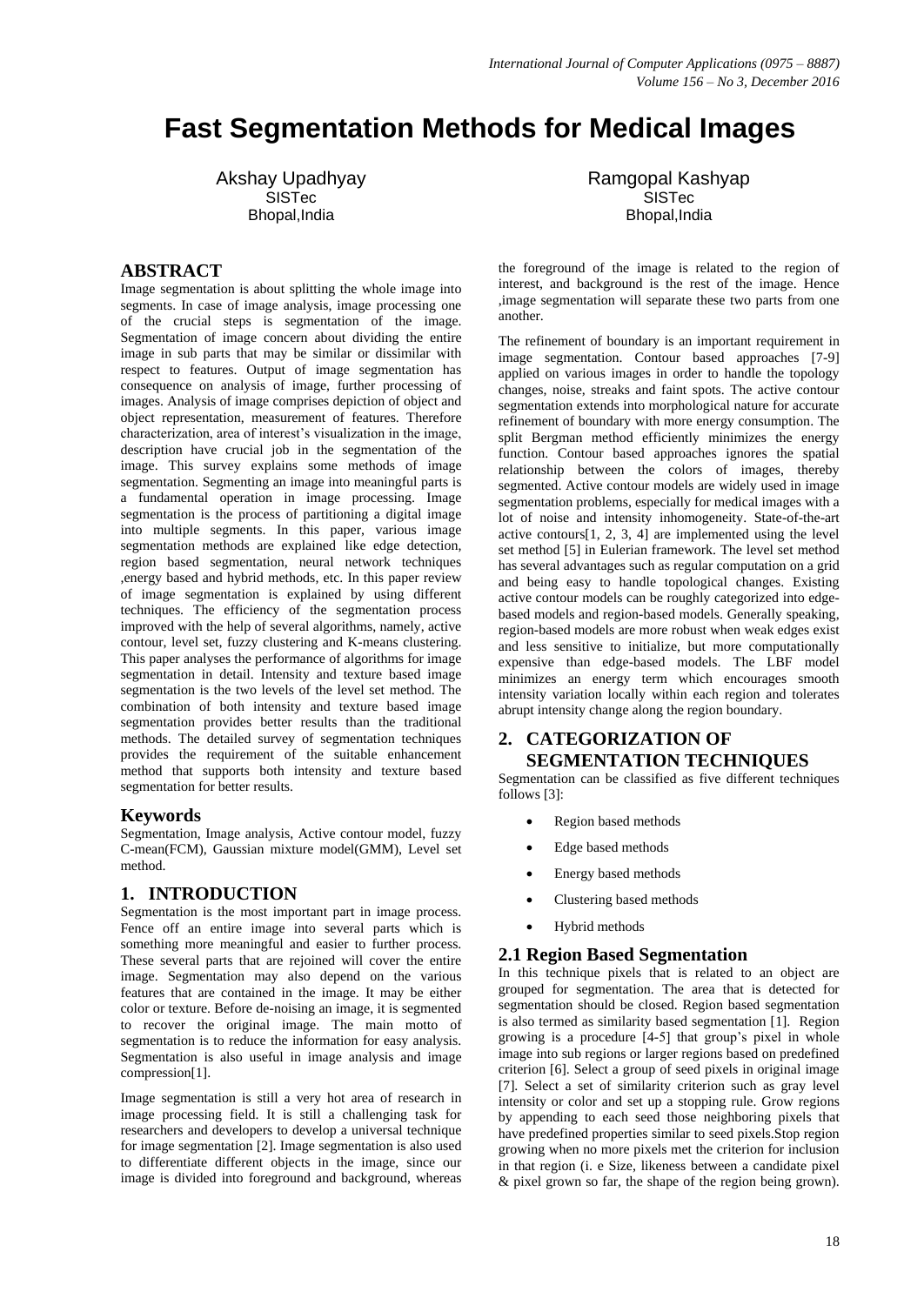In region splitting and merging rather than choosing seed points, users can divide an image into a set of arbitrary unconnected regions and then merge the regions [4-5] in an attempt to satisfy the conditions of reasonable image segmentation. Region splitting and merging is usually implemented with a theory based on quad tree data. The Watershed Transform is a unique technique for segmenting digital images that use a type of region growing method based on an image gradient. The concept of the watershed transform is based on visualizing an image in three dimensions: two spatial coordinates versus gray levels. In such a topographic interpretation, The principal objective of segmentation algorithms based on these concepts is to find the watershed lines[6]. Fast scanning is like a unseeded region growing algorithm the number of clusters is not decided before getting the image. It is very fast and simple method[7]. The Image is scanned from upper left to lower right corner by this method and it checks whether the pixel can be merged into an existing cluster or not. A threshold value is fixed beforehand. The difference between the pixel value and average intensity value of neighboring cluster smaller than threshold (fixed before) then pixel is merged into the cluster. Although it does not provide a global view of the problem, also causes the gradient problem and very sensitive to noise. It takes lesser time than other segmentation algorithms and provides good shape matching with real world objects. Dynamically growing hierarchical self organizing map[8] is also giving better results in similarity based segmentation of images.

The Mean shift (MS) [9] algorithm clusters an ndimensional data set by associating each point with a peak of the data set"s probability density. For each point, Mean Shift computes its associated peak by first defining a spherical window at the data point of radius r and computing the mean of the points that lie within the window. At each iteration the window will shift to a more densely populated portion of the data set until a peak is reached, where the data are equally distributed in the window. MS was successfully applied by Mayer[10]in clusters, segmentation and filtering of natural resources in 2D images , using a paradigm adaptively to segment the brain MR images.

# **2.2 Edge Based Segmentation**

Segmentation can also be done by using edge detection techniques. In this technique the boundary is identified to segment. Edges are detected to identify the discontinuities in the image. The edges of the region are traced by identifying the pixel value and it is compared with the n neighboring pixels. For this classification they use both fixed and adaptive feature of Support vector machine **(**SVM**)** in this edge based segmentation, there is no need for the detected edges to be closed. There are various edge detectors that are used to segment the image. the edges or pixels between different regions that have rapid transition in intensity are extracted [11] and linked to form closed object boundaries. The result is a binary image [12]. Based on theory, there are two main edge based segmentation methods gray histogram and gradient based method [13].

Sobel operator works on first order derivatives and made the image approximations digitally by differences. The sobel operator computes the gradient by using the discrete differences between rows and columns of a 3\*3 neighborhood[14].The sobel edge filter is worked on convolution of the original image with a small, separable, and integer valued filter in both direction horizontal & vertical. Hence it is less costly. But on the other way, for

high frequency variations in the images the gradient approximation can not produces good result. Sobel operator makes some inaccurate approximation of gradient.[15]

For the masking purpose the prewitt edge detector uses the differentiation Gx, Gy for digital image approximation. In this filter the parametric units of this function are similar with the sobel edge filter parametric units. The computation of convolution process while implementing it is slightly simpler than the sobel edge detector, but it tends to produce somewhat noisier results [14].

The prewitt operator is worked on the basis of convolution of the original image with a mask which is small, separable, and integer valued filter operated in both direction horizontally and vertically. Hence relatively less costly in terms of convolution computations with compared to others. In prewitt edge filter the points of gradient vector are directed towards the largest possible increasing intensity at every point of image and the length of the gradient vector correlated with the rate of change in that direction. This gives the analyzing result of this edge detector at the point of image where the region of constant image intensity as zero vectors and at a point on an edge is a vector which points across the edge, from darker to brighter values.The prewitt operator masks for horizontal and vertical directions are given below.

Canny edge filter is the detection techniques which give the more accurate and reliable edge than the sobel, prewitt edge operators. The optimality of canny edge filter is good because it uses three criterion for edge detection and after that the complete simple process for implementation, therefore it becomes popular filtration method [16]. The edge filter is very widely used method to the image segmentation problems. The canny edge filter algorithm work as the detection of points while doing this it takes abrupt changes at gray levels [17]. This canny edge filter operates on the local maxima of the gradient of  $f(x, y)$ . The gradient is calculated by means the differentiation of a gaussian filter. This filter algorithm uses double thresholding for the edge detection. The pixels which has stronger edge than the threshold value high these are named as strong and those pixels which has weaker edge than the low value of threshold are get suppressed and the edge pixels between these two high & low thresholds are named as weak. In this case it uses two thresholds strong and weak for the detection of edges.

The Roberts edge detection performs a simple, quick to compute, 2-D spatial gradient measurement on an image. This method emphasizes regions of high spatial frequency which often correspond to edges[19]. The input to the operator is a grayscale image the same as to the output is the most common usage for this technique. Pixel values in every point in the output represent the estimated complete magnitude of the spatial gradient of the input image at that point.[20]

The Laplacian of Gaussian (LoG) [21]was proposed by Marr(1982). The LoG of an image  $f(x,y)$  is a second order derivative defined as,

$$
\nabla 2f = \frac{\partial 2f}{\partial x^2} + \frac{\partial 2f}{\partial y^2}
$$

It has two effects, it smoothes the image and it computes the laplacian, whch yields a double edge image. Locating edges then consists of finding the zero crossings between the double edges.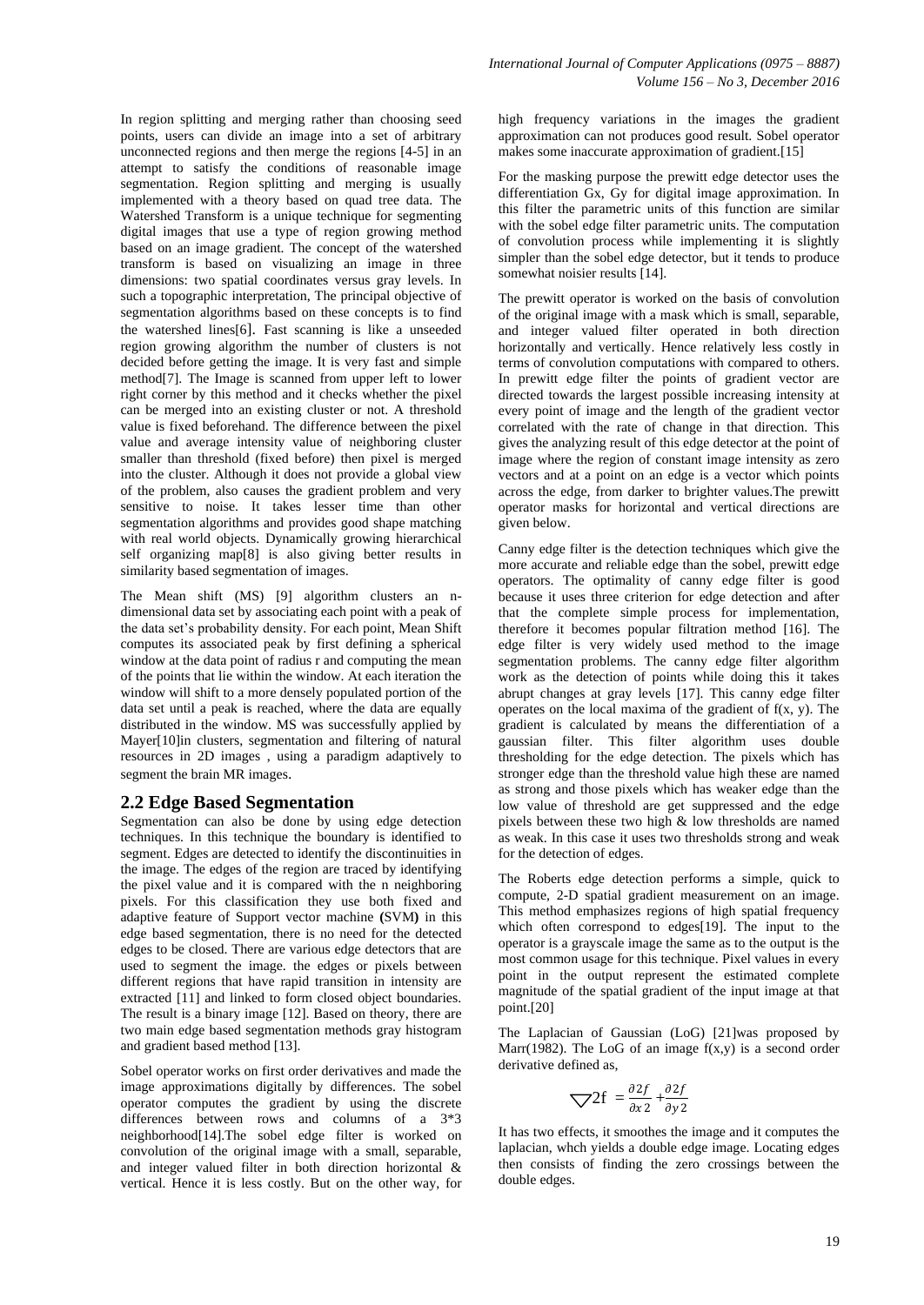# **2.3 Feature Based Clustering**

Segmentation is also done through clustering. They followed a different procedure, where most of them apply the technique directly to the image but here the image is converted into histogram and then clustering is done on it . Pixels of the color image are clustered for segmentation using an unsupervised technique fuzzy C. This is applied for ordinary images. If it is a noisy image, it results to fragmentation.[5]

A basic clustering algorithm i.e., K-means is used for segmentation in textured images. It clusters the related pixels to segment the image Segmentation is done through feature clustering and there it will be changed according to the color components. segmentation is also purely depending on the characteristics of the image. Features are taken into account for segmentation. Difference in the intensity and color values are used for segmentation. Since k- means clustering uses two stage process. It is beneficial for increment in the segmentation computational efficiency which because it avoid the feature extraction of each pixel in the soybean image of leaves. K- Means clustering algorithm method considered that a vector space is formed them from the data features. K- Means clustering is a non-hierarchical technique and it gives a simple and easy approach for classification of a given dataset. As K-means algorithm is iterative, therefore it is applied only on sub group of original image rather than to full original image and it can be called as unsupervised training areas [22].In real time applications, one of the most difficult task in image analysis & computer vision is to classify the pixel in an image correctly [19], when there is no crisp boundaries between objects in an image thus in order to address this difficulty , fuzzy clustering techniques are used .

Fuzzy clustering technique classify pixel values with great extent of accuracy  $\&$  it is basically suitable for decision oriented applications like tissue classification & tumor detection etc. fuzzy clustering divides the input pixels into clusters or groups on the basis of some similarity criterion, such that similar pixels belong to same cluster. Similarity criterion used can be distance, connectivity, intensity. The resulting partition improves the understanding of human beings & helps in a more informed decision making.

The advantage of fuzzy system is that they are easy to understand, as the membership function partition the dataspace properly[23]. Fuzzy clustering algorithms include FCM (fuzzy C means) algorithm, GK (Gustafson-Kessel), GMD (Gaussian mixture decomposition), FCV (Fuzzy C varieties), AFC, FCS, FCSS, FCQS, FCRS algorithm and etc, among all the FCM is the most accepted method since it can preserve much more information than other approaches [24]. FCM assign pixels to each class by means of membership function.

#### **2.4 Energy Based Segmentation**

Using a enrgy based method  $\&$  solving the PDE equation by a numerical scheme one can segment the image. Image segmentation based on PDEs is mainly carried out by active contour model or snakes. This method was first introduced by Kassetal [22] Kass developed this method to find familiar objects in presence of noise and other ambiguities. The central idea of snake is transforming a segmentation problem into a PDE framework. That is, the evolution of a given curve, surface or image is handled by PDEs and the solution of these PDEs is what we look forward to various methods for image segmentation**.** 

Active contours or snakes are computer generated curves [22-23] that move within the image to find object boundaries under the influence of internal and external forces. Snake is placed near the contour of Region of interest (ROI). During an iterative process due to various internal and external forces within the image [23], the Snake is attracted towards the target. These forces control the shape and location of the snake within the image. An energy function is constructed which consist of internal and external forces to measure the appropriateness of the Contour of ROI, Minimize the energy function (integral), which represents active contour's total energy, The internal forces are responsible for smoothness while the external forces guide the contours onwards the contour of ROI Shortcoming of traditional snake is that, it require user interaction, which consists of determining the curve around the detected object [23], the energy function often converge to minimum local energy, so snake should be placed usually near the boundary of ROI [16], original snake algorithm is particularly sensitive to noise. More Sensitive to the choice of its parameters and adaptively adjusts the parameters in an extremely complex process. The computational complexity of the algorithm is high. To solve these problems, number of researchers, have made various improvements to basic model, but the shortcoming of snake are still not overcome fundamentally.

Many of the PDEs used in image processing are based on moving curves and surfaces with curvature based velocities. In this area, the level set method developed by Osher and Sethian[24] was very influential and useful . The basic idea is to represent the curves or surfaces as the zero level set of a higher dimensional hyper surface. This technique not only provides more accurate numerical implementations but also handle topological change very easily. It has several advantages; its stability and irrelevancy with topology, displays a great advantage to solve the problems of corner point producing, curve breaking and combining etc. Since the edge-stopping function depends on the image gradient, only objects with edges defined by gradients can be segmented. Another disadvantage is that in practice, the edge-stopping function is never exactly zero at the edges, and so the curve may eventually pass through object boundaries.

The Mumford-Shah model uses the global information of the image as the stopping criterion to segment the image [24]. Mumford-shah takes advantage of the entire information of the image to result in the best image segmentation. The basic idea is to look for a particular partition of a given image into two regions [24], one representing the objects to be detected & other background. C-V model is not based on edge function, to stop the evolving curve on desired boundary. (There is no need to smooth initial image, even if it is noisy), the location of boundary are very well detected. It can detect objects whose boundary are not necessarily defined by gradient or very smooth boundaries. Starting with only one initial curve this model can automatically detect interior contours and it does not necessarily start around the objects to be detected.

#### **2.5 Hybrid methods**

These methods combine one or more existing segmentation methods. These methods rely on morphological operations performed on the images. For example: Local binary fitting(LBF), Local intensity fitting(LIF)[25].Local Gaussian Intensity fitting(LGIF), Local region based active contour method(LRBAC)[26].Local Binary Fitting model [18] by embedding the local image information. It also works well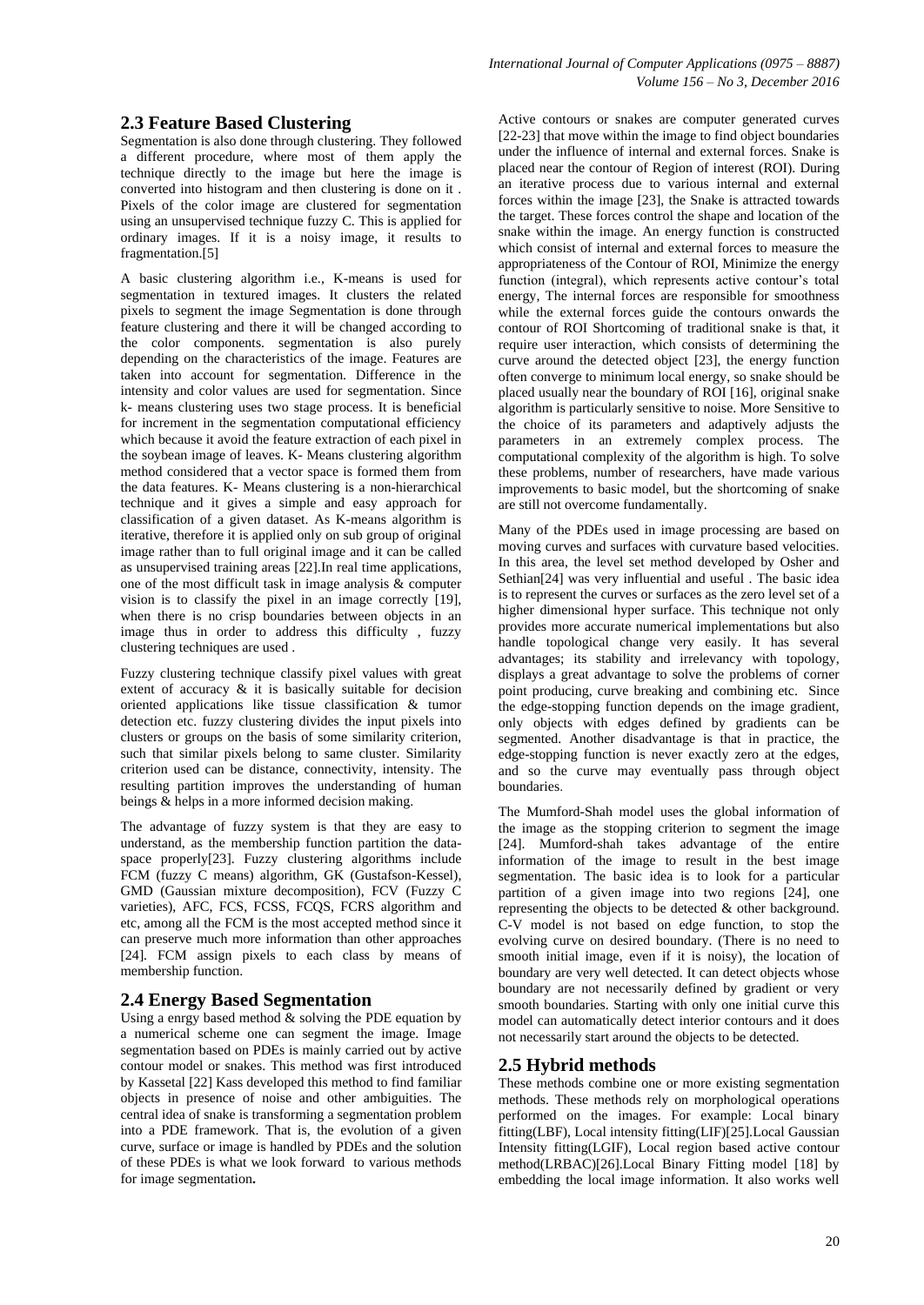on images with intensity in homogeneity. The main idea in this method is to add a kernel function to define the energy functional.

 $E^{LBF}$  = λ1 ∫ Ω ∫ Kσ ( x-y)/(y)-f1(X)2 dy dx + λ2 ∫Ω∫ Kσ

$$
(x-y)/(y)-f2(X)2 dy dx x,y \in \Omega
$$

Where λ1 and λ2>0 are fixed parameters, Kσis Gaussian kernel with standard deviation  $σ$ , f1 and f2 are two smooth functions that approximate the local image intensities inside and outside the contour. The standard deviation of kernel plays an important role, it can be observed as scale value that controls, region scalability from small neighborhood of the whole image domain. It is always carefully chosen as not too small and not too large to get better results. Here  $f1(x)$ and  $f2(x)$  are the averages of image intensity inside and outside the contour. This is the reason why this method can handle the problem of intensity in homogeneity well.

Local Image fitting method is a modified form of the above method. This method also takes care of intensity in homogeneity problem, but gets stuck in local minima sometimes. LIF energy attracts the contour towards object boundaries and mainly dominant near object boundaries. This method can be viewed as constraint of difference between fitting and original image[27]. In this model a truncated Gaussian window is taken  $K\sigma(x)$  with standard deviation σ and size of 4k+1 by 4k+1 where k is greater integer smaller than  $\sigma$ . Although this method is good for intensity inhomogeneity problem, but re initialization was expensive and time consuming. Traditional level set formulation of this method used signed distance function to its interface and during evolution as re initialization is necessary to restore degraded level set function. To regularize the level set function gaussian kernel is used in this method.This method can be implemented without re initialization that is by using the Euclidean length term that regularize the level set function. This will remove the initialization need, but it gets trapped in local minima. On the whole this method is more computationally efficient than LBF.

Local Gaussian intensity fitting: Li et al.[28] proposed a Local Gaussian distribution of energy with level set functions, local means and variances.These means and variances of local intensities are considered as spatially varying functions. These methods take care of images with intensity inhomogeneity problem. And moreover, it can be applied on 3D data as well. This method is a region based active contour method with variational level set formulation, in which a kernel function is used to define the energy to characterize the fitting of local Gaussian distribution to local image data around the neighborhood of a pixel. Then the double integral of this is calculated over the entire image to form internal energy. While calculating the resultant that minimizes the energy functional, the local intensity information is used to find variances and therefore guide them option of contour. And so it handles images with intensity inshomogeneity also.

Local region based active contour method: Lankton et al. [29] proposed a framework for region based segmentation energy to be formulated in a local way. As most of the medical and natural images are heterogeneous in nature that is objected to be segmented cannot be distinguished on the terms of global intensities which can further lead to error prone segmentation. So to counter this problem Lankton et al. proposed a new class of active contours energies which considers local information plus the benefits of region based techniques. LRBAC provide objectives like it can be used to localize any region based energy,it provided a way to localized active contour to interact and it provides a way by which any region based energy can be localized in a local way. This method basically divides the whole image into local smaller regions and in turn creates local energies at each point along the curve. In this method three energies that come into the picture are uniform modeling energy, means separation energy and histogram separation energy. These energies interact simultaneously to segment multiple objects. So this method allows localized active contours to compete in an image while segmenting different objects that may or may not share borders.

Implicit Active contour model with local and global intensity fitting energies method integrates the Local intensity fitting energy with an auxiliary global intensity fitting energy. The LIF energy attracts the contours near the edges of objects or boundaries. GIF incorporates global image information to improve the robustness to initialization of the contours. As compared to previous LIF, LRBAC [30] provides accurate segmentation results regardless of initialization. This method is capable of finding objects with interior holes or blurred edges also. It also handles intensity inhomogeneity efficiently while allowing more flexible initialization and maintains the sub pixel accuracy.Medical Image Segmentation Based on a Hybrid Region-Based Active Contour Modelis a new hybrid method based on Active contour model to segment the images with intensity inhomogeneity. The energy functional in this method comprises of three weighted terms Local, global and regularization term. The total energy is incorporated in a level set formulation with a level set regularization term from which a curve evolution equation is derived for energy minimization. This is based on the region information of the images and use both global and local information to attain the correct result quickly[31].The global information is provided by CV model. The local information is described by applying the framework of the energy in the localizing the energy. The global term in energy functional will take care of images with weak boundaries[32], Local term will take care of images with intensity inhomogeneity and to stop the curve from weaving around areas of noise regularization term is added. The energy function for this model is nonconvex and therefore has local minima which makes it sensitive to initialization of contour.

### **2.6 Comparison**

Table 1 [33] shows a comparison between various segmentation techniques by specifying a brief description of every method each with its advantages and disadvantages.

**Table 1. Comparison of various segmentation methods** 

| Segmentation        | Description                                                          | Advantage                                                                                                | Disadvantag                                                       |
|---------------------|----------------------------------------------------------------------|----------------------------------------------------------------------------------------------------------|-------------------------------------------------------------------|
| Technique           |                                                                      |                                                                                                          | e                                                                 |
| <b>Region Based</b> | based<br>on<br>partitioning<br>image into<br>homogeneo<br>us regions | more<br>immune<br>to<br>noise, useful<br>when it<br>is<br>easy<br>to<br>define<br>similarity<br>criteria | expensive<br>method<br>in<br>of<br>terms<br>time<br>and<br>memory |
|                     | based<br>on                                                          | for<br>good                                                                                              | suitable<br>not                                                   |
|                     | discontinuit                                                         | images                                                                                                   | for<br>wrong                                                      |
| <b>Edge Based</b>   | y detection                                                          | having better                                                                                            | detected<br><b>or</b>                                             |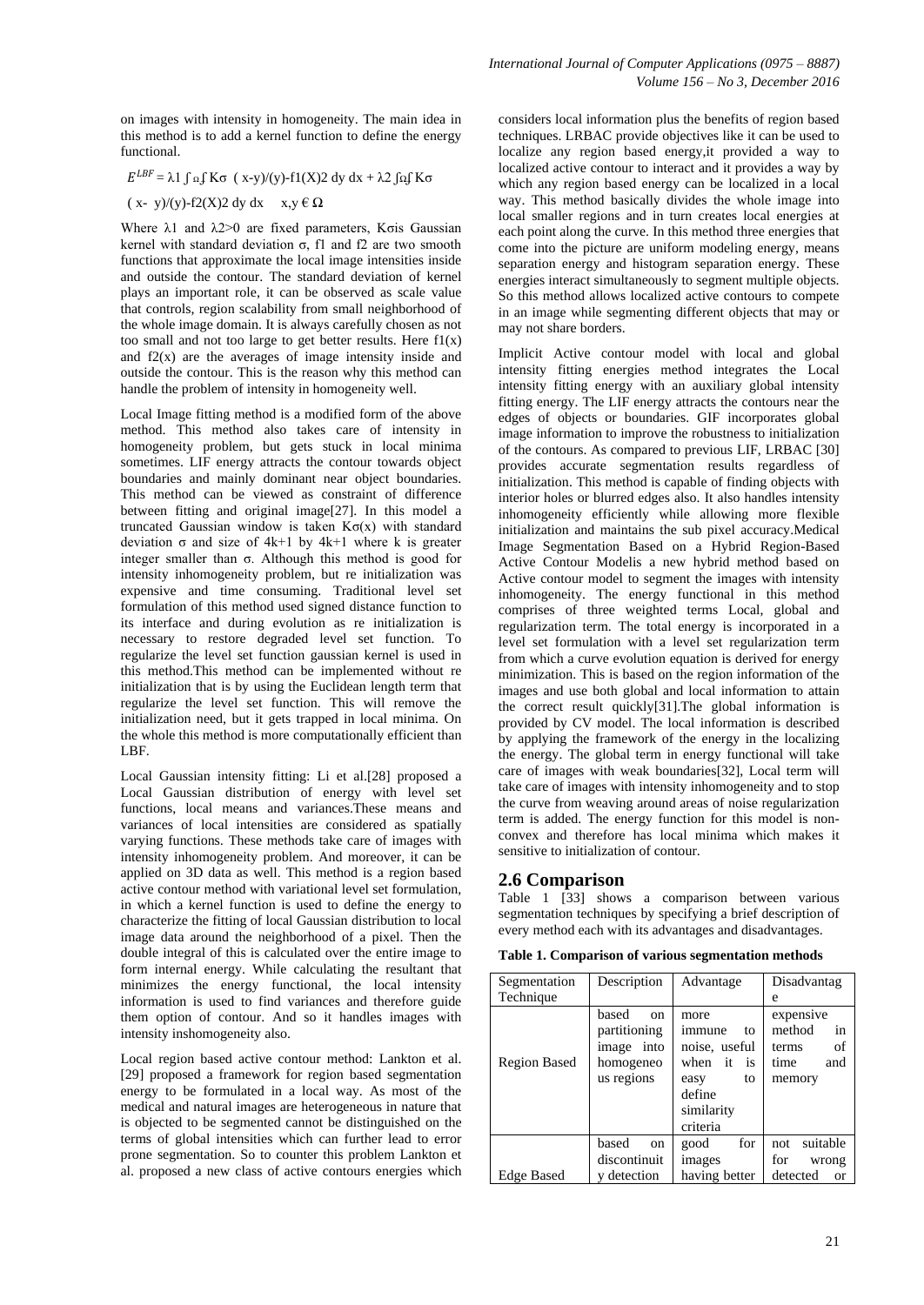|                                                                                                                                                                                                             | contrast                                                                                                 | too<br>many                                                     |
|-------------------------------------------------------------------------------------------------------------------------------------------------------------------------------------------------------------|----------------------------------------------------------------------------------------------------------|-----------------------------------------------------------------|
|                                                                                                                                                                                                             | between                                                                                                  | edges                                                           |
|                                                                                                                                                                                                             | objects                                                                                                  |                                                                 |
| based<br>on<br>division<br>into<br>homogeneo<br>us clusters<br>The<br>curve                                                                                                                                 | fuzzy<br>uses<br>partial<br>membership<br>therefore<br>more useful<br>for<br>real<br>problems<br>fastest | determining<br>membership<br>function<br>is<br>not easy<br>Less |
| moves<br>to<br>minimize<br>the energy.<br>This<br>method<br>uses<br>a<br>framework<br>in<br>which<br>local<br>minima of<br>energy<br>functional<br>having<br>is<br>set of<br>the<br>alternate<br>solutions. | method, best<br>for<br>time<br>critical<br>applications                                                  | computation<br>al<br>complexity                                 |
| based<br>on<br>the<br>working of<br>combining<br>different<br>methods.                                                                                                                                      | fastest<br>method, best<br>for<br>time<br>critical<br>applications                                       | more<br>computation<br>al<br>complexity                         |
|                                                                                                                                                                                                             |                                                                                                          |                                                                 |

# **3. CONCLUSION**

In this paper we classify and discuss main image segmentation algorithms. Image segmentation has a promising future as the universal segmentation algorithm and has become the focus of contemporary research. In this review of image segmentation techniques, various image segmentation techniques are detailed described and compared. These all techniques are suitable for many medical image applications. These techniques can be used for object recognition and detection. In spite of several decades of research up to now to the knowledge of authors, there is no universally accepted method for image segmentation, as the result of image segmentation is affected by lots of factors, such as: homogeneity of images, spatial characteristics of the image continuity, texture, image content. Thus there is no single method which can be considered good for all type of images, nor all methods equally good for a particular type of image. Due to all above factors, image segmentation remains a challenging problem in image processing and computer vision and is still a pending problem in the world.

#### **4. REFERENCES**

- [1] R.Yogamangalam,,B.Karthikeyan,(2013),"Segmentatio n Techniques Comparison in Image Processing" , International Journal of Engineering and Technology (IJET).
- [2] Muhammad Waseem Khan (2014) " A Survey: Image Segmentation Techniques" International Journal of Future Computer and Communication, Vol. 3.
- [3] A.Manikannan,,J.SenthilMurugan(2015.)"A comparative study about region based and model based using segmentation techniques" International Journal<br>of Innovative Research in Computer and of Innovative Research in Computer and Communication Engineering
- [4] S.Aksoy,"Image Segmentation", Department of Computer Engineering, Bilkent Univ.
- [5] K. G. Gunturk, "EE 7730- Image Analysis I", Louisiana state university.
- [6] Niket Amoda, Ramesh K Kulkarni (2013)" Image Segmentation and Detection using Watershed Transform and Region Based Image Retrieval" International Journal of Emerging Trends & Technology in Computer Science.
- [7] Y. Chang, X. Li, (1994) "Adaptive Image Region Growing", IEEE Trans. On Image Processing, Vol. 3, No. 6, .
- [8] N. Waoo, R. Kashyap and A. Jaiswal (2010),",DNA Nano array analysis using hierarchical quality threshold clustering," The 2nd IEEE International Conference onInformation Management and Engineering (ICIME), Chengdu,, pp. 81-85.doi: 10.1109/ICIME.2010.5477579
- [9] Lahouaoui.Lalaou,Tayeb.Mohamadi (2013) "A comparative study of Image Region-Based Segmentation Algorithms" International Journal of Advanced Computer Science and Applications, Vol. 4, No. 6.
- [10] A. Mayer et H. Green span(2006)"Segmentation of brain MRI by adaptive mean shift. International Symposium on Biomedical Imaging" Macro to Nano, pages 319–322.
- [11] K. K. Singh, A. Singh,"A Study of Image Segmentation Algorithms for Different Types of Images", Segmentation. AMR, 756-759, 3430-3434. http://dx.doi.org/10.4028/www.scientific.net/amr.756- 759.3430
- [12] Karthikeyan, B.Vaithiyanathan, V.Venkatraman, B.Menaka (2011),' Analysis of image segmentation for radiographic images' in Indian Journal of Science and Technology 5, pp. 3660-3664
- [13] Baradez, M.O., McGuckin, C.P., Forraz, N., Pettengell, R., Hoppe, A. (2004) "Robust and automated unimodal histogram thresholding and potential applications', Pattern Recognitation, 37, (6), pp. 1131–1148
- [14] Mushrif, M.M., Ray, A.K. (2008 ) "Color image segmentation: Rough set theoretic approach', Pattern Recognit. Lett., 29, (4), pp. 483–493
- [15] Rafael C. Gonzalez, Richard E. Woods, (2007) "Digital Image Processing", 2nd ed., Beijing: Publishing House of Electronics Industry,.
- [16] N. R. Pal, S. K. Pal (, 1993) , "A Review on Image Segmentation Techniques", Pattern Recognition, Vol. 26, No. 9, pp. 1277- 1294.
- [17] W. X. Kang, Q. Q. Yang, R. R. Liang (2009),"The Comparative Research on Image Segmentation Algorithms", IEEE Conference on ETCS, pp. 703-707.